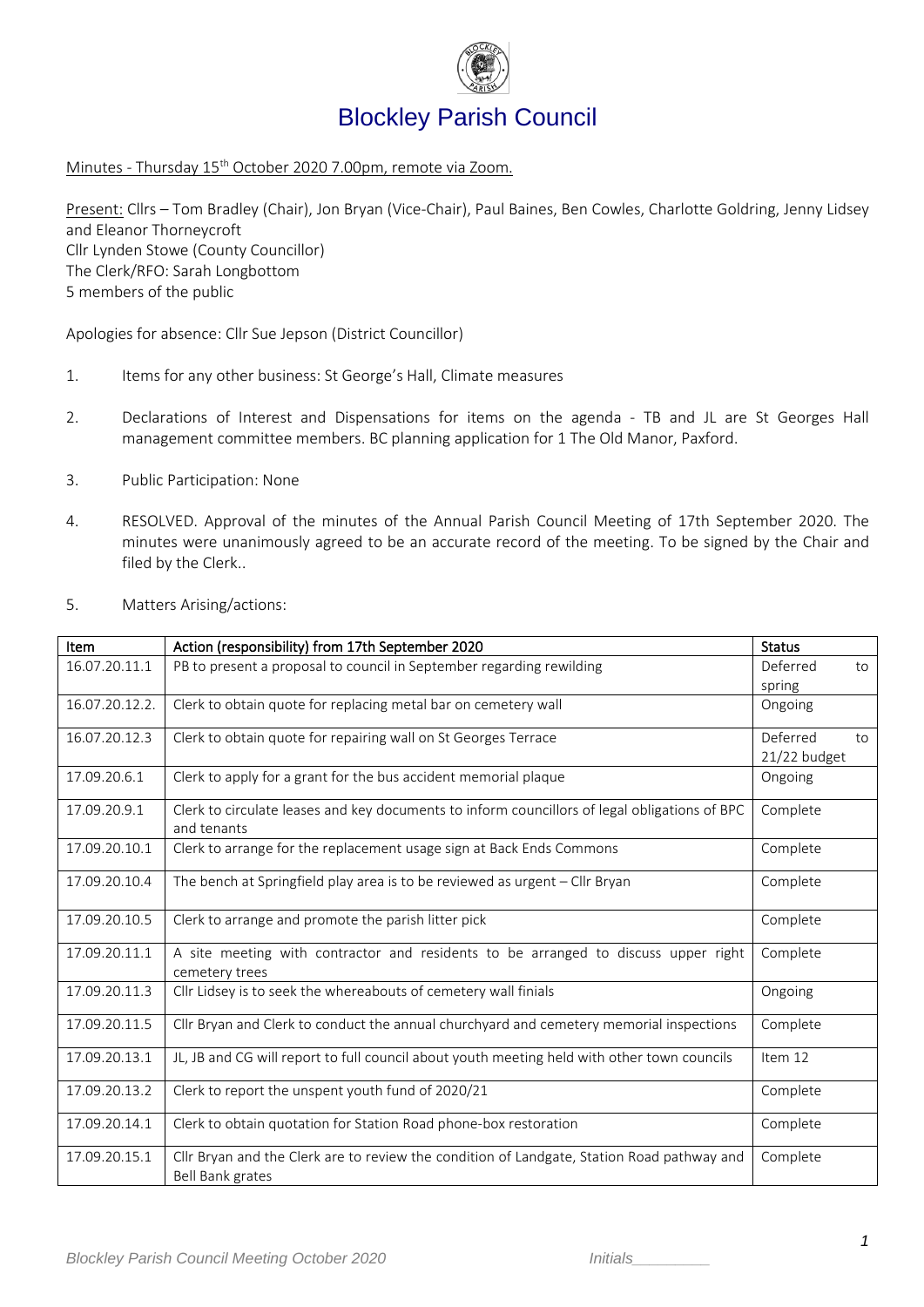## 6. County and District Councillors' reports

Cllr Lynden Stowe (Gloucestershire County Councillor)

- 35 million trees are to be planted in Gloucestershire in a tree planting initiative, it equates to 50 per head of population in the county.
- Encouraged BPC to submit 'Growing Your Community' grant application, applications required before the end of December.
- The Cotswold district has the second highest rate of Covid-19 cases in the county and is accelerating at a faster pace than other county districts. GCC will be releasing communications in the following week.
- Cllr Lynden Stowe is content to meet with members of the public either in person or remotely.
- 7. Planning: Cllr Cowles

20/03295/FUL St Peter and Paul Church: installation of 2 boiler flues and gas meter – no objection 20/02994/FUL 1 The Old Manor, Paxford: Erection of single and two storey rear extension – no objection 20/02686/FUL Ditchford Lodge, Ditchford: Erection of single storey side extension and external staircase, deadline was  $7<sup>th</sup>$  Oct, no objection submitted.

- 8. Finance: Responsible Finance Officer
	- 8.1 Finance Report for 15th September 2020 9th October 2020 detailing all accounts held by the council and income and expenditure for the period was circulated to all councillors.
	- 8.2 RESOLVED unanimously to approve expenditure from 15th September 2020 9th October 2020
	- 8.3 Grant applications for consideration
		- 8.3.1 Paxford Village Hall the requirement for the refurbished exit to the hall is out of necessity to facilitate Covid-19 restrictions so the grant of £1,000 was awarded from the community fund, proposed TB, seconded JB, unanimously approved.
		- 8.3.2 Blockley and District Allotment Association application for a contribution of £1,000 for a community cabin and outdoor toilet, proposed TB, seconded JB, unanimously approved.
- 9. Remembrance Sunday preparations The 2020 service on 8th November must be adapted for social distancing and Covid-19 restrictions. RESOLVED to purchase a PA system up to the value of £1,000 to support local events, proposed TB, seconded CG, unanimously approved.
- 10. Standing Orders deferred to revise the Standing Orders until after the planned training sessions. A working group will be formed to assess the current policy against the NALC model.
- 11. Personnel committee update PB to Chair the committee, ET to join the committee, committee are to arrange a meeting ahead of the full council meeting in November and propose the terms of reference. (ACTION: 15.10.2020: 11.1)

12. Youth update - RESOLVED to reassign the lead role of Youth, Health and Well-being to CG who is also the lead councillor for Recreation and Leisure. CG is to be the lead councillor for the areas and present issues to the full council within ordinary meetings and present resolutions for approval as required. RESOLVED to appoint Chime Management to conduct a youth service provision consultancy for the parish of Blockley, proposed by JB, seconded JL. Council members agreed that unspent Youth budget in light of the youth club provider CMAS liquidating, is to be invested in establishing the requirements of the youth within the parish. The consultation will involve the District Council, local schools and youth service entities to

- develop a strategic plan to enable that the parish council's future youth services are representative and good value. The fee for the consultation is £1,400. If other local councils join the consultation, the fee is shared and a combined plan and an individual local council plan will be developed.
- 13. Recreation and Leisure: Cllr Goldring is reviewing previous quotations and specifications and is meeting with new suppliers. A further detailed update to be given at the November meeting.
- 14. Burials: Cllr Bryan
	- 14.1 RESOLVED to fell and trim selected trees in the upper right cemetery to the fee of £8,000, proposed JB, seconded PB. Letters of support of the tree management plan were received by BPC from the residents of Winterway whose houses are adjacent to the upper right cemetery.
	- 14.2 RESOLVED to plant a replacement hedge of mixed native hedging to promote wildlife between the trees in the upper right cemetery £2,000, proposed PB, seconded JB.
	- 14.3 RESOLVED to remove ivy growth to trees in the churchyard, cut back Elder, lift tree canopy and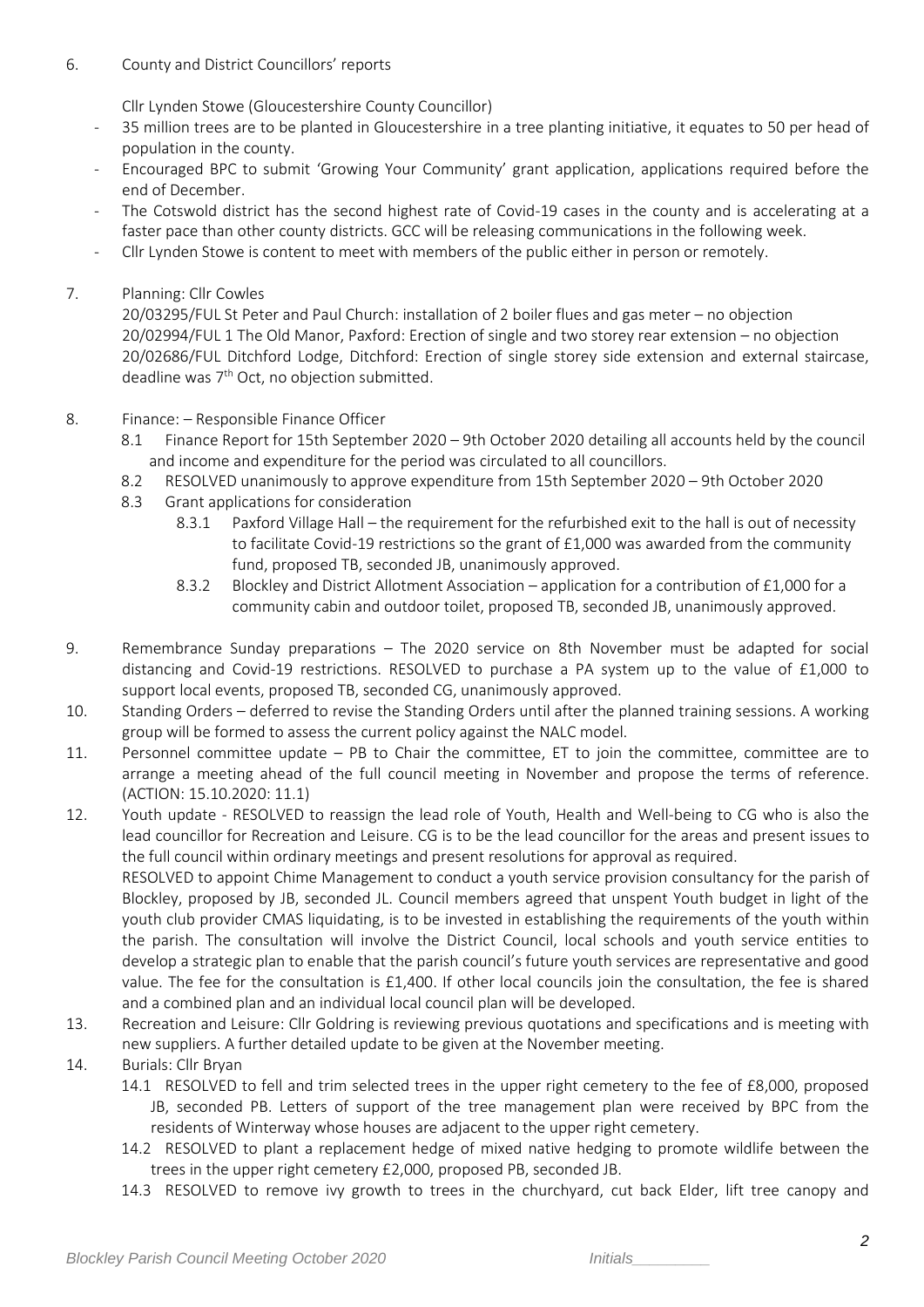remove dead branch at a fee of £860.00, proposed JB, seconded PB.

15. Clerk's update and correspondence log

Replacement parking restriction sign is to be fitted imminently at Back Ends Common

Autumn litter pick was well attended with new volunteers helping

Annual memorial safety inspection has been conducted. Two headstones were laid flat.

Wreaths and crosses are ordered for the Remembrance services, new 2020 order of service sheets are to be finalised and printed. Publicity of the events adhering to Government Covid-19 restrictions is needed.

Report received from Ashley Chappell (Hydro Clean Exterior) with regards to the weathering of the war memorial in Blockley

Historic England have notified progression to the next round of consideration for grant application to tabletop tombs in the churchyard

50 native hedgerow shrubs allocated to Blockley Parish Council through the initiative 'I Dig Trees' with Cotswold Tree Warden Group

## 16. Any other business:

St Georges Hall (SGH) - TB informed council of the relationship between BPC and SGH – he informed members that BPC are corporate trustees, the leases of the Heritage Centre/Jubilee Hall and SGH with Blockley School need to be revised, the agreements currently list BPC as the landlords. TB is to arrange the SGH Management Committee to meet with The Heritage Society and discuss the payment of the reinstatement valuation (ACTION:15.10.2020: 16.1) TB informed council of the composition of the Management Committee and are to circulate a list of members to all councillors (ACTION: 15.10.2020: 16.2). TB listed himself as the named Trustee with the Charity Commission.

Parish environment measures – to be listed on the agenda in November and addressed by JB and PB.

17. Date of Next Meeting: Thursday 19th November 2020.

The meeting closed at 8:36pm.

Approved by Blockley Parish Council:

Signed………………………………………….

Print…………………………………………….

Date…………………………………………….

| Item             | Action (responsibility) from 15 <sup>th</sup> October 2020               | <b>Status</b> |
|------------------|--------------------------------------------------------------------------|---------------|
| 15.10.2020: 11.1 | PB to arrange a meeting of the Personnel Committee and generate terms of |               |
|                  | reference for the committee                                              |               |
| 15.10.2020: 16.1 | TB is to arrange the SGH Management Committee to meet with The Heritage  |               |
|                  | Society and discuss the payment of the reinstatement valuation           |               |
| 15.10.2020: 16.2 | TB to circulate a list of St Georges Hall members to all councillors     |               |

## Appendix A – Transaction report:

| Date       | Organisation               | <b>Details</b>       | <b>Net</b> |
|------------|----------------------------|----------------------|------------|
| 11/09/2020 | <b>NEST Pension Scheme</b> | Pension contribution | £94.22     |
| 15/09/2020 | Mrs S Longbottom           | <b>Salary Sept</b>   |            |
| 15/09/2020 | Mr Raymond Mayo            | <b>Salary Sept</b>   |            |